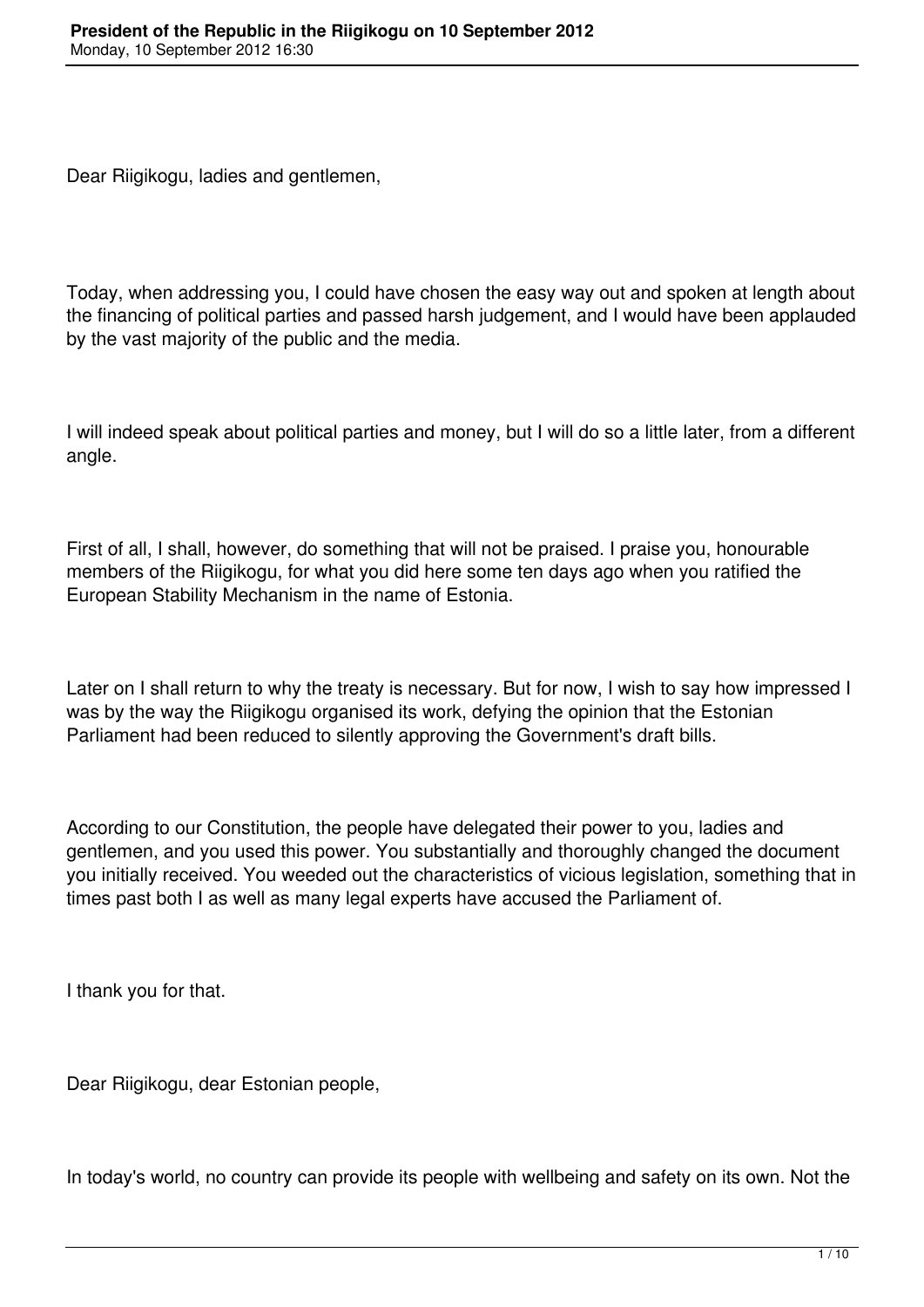United States of America, not China, not Russia, nor Germany. Whether we like it or not, economic and security issues are decided in a union of states.

It is in this kind of a world and now that Estonia must make its choices. We cannot change the general rules of the world, we cannot change our geographical location, but we do have the right to vote and speak our mind in the union of states that we belong to.

Could Estonia keep to itself, keep aloof from Europe, and yet not lose its independence again, not fall back into a foreign culture and misery? The answer is no. A strong Europe is in the interests of Estonia and all other small countries, a Europe that also takes into account the national identities of small nations.

Accordingly, our only option is to choose the best partners. And Estonia has chosen the best partners. We need peace, freedom, and a European culture of solidarity.

All states strive to keep other countries that share their aims and mentality close to them. They compromise regardless of their size and wealth.

The European Union has been our goal for the past twenty years. This ideal – to return to Europe, our historical home – drove us for around fifteen years, to build our state to fit the European pattern.

Have we done well?

Yes, I think we have. Estonia has done better than most other countries and nations that had the same opportunity, more than two decades ago, to choose their own destiny.

I shall not start to calculate like an accountant how many billions of euros we have received from the European Union and how many we have given back in return.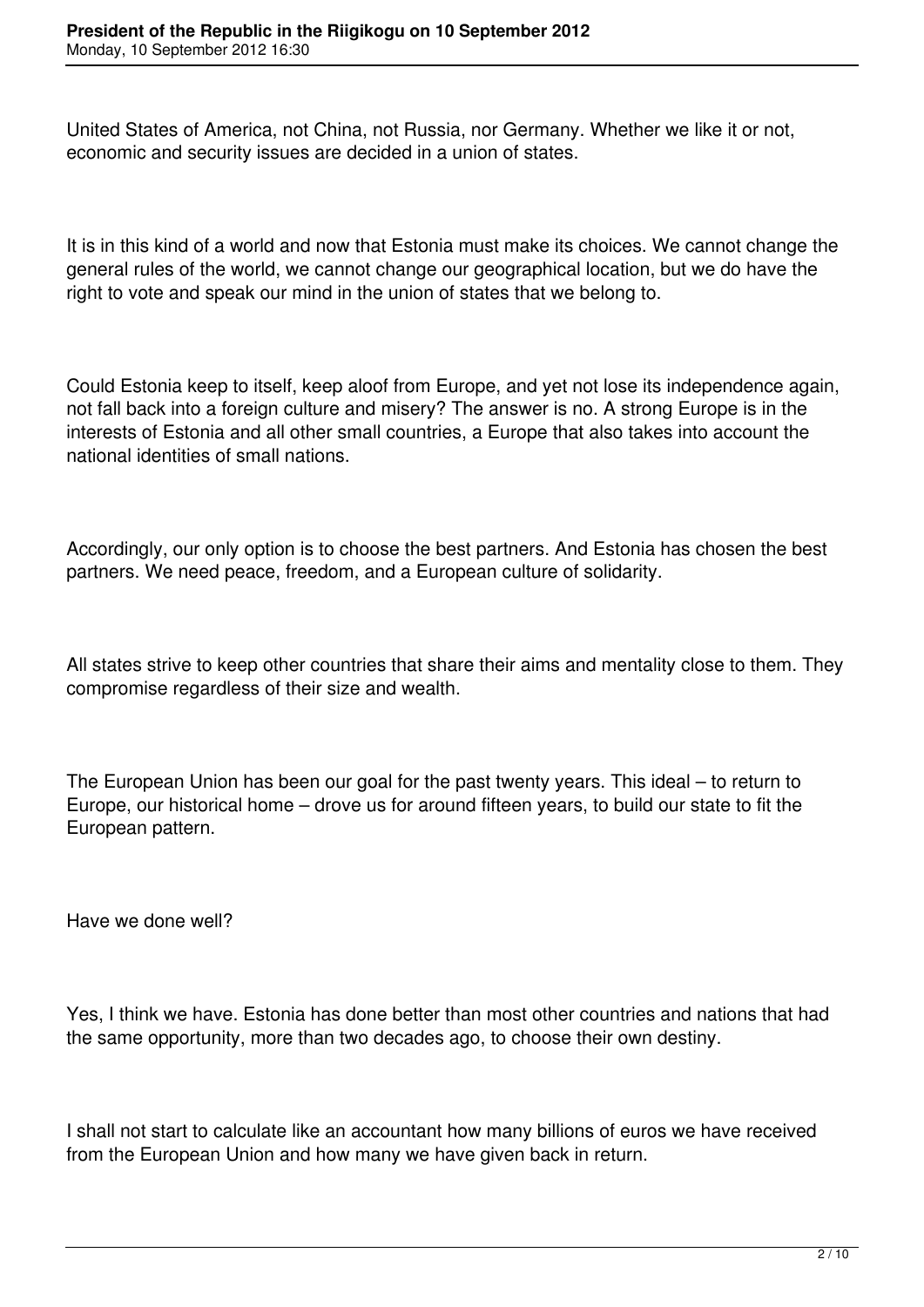Money is important, but a European way of life and the accompanying values that govern our society cannot be calculated in merely monetary terms.

I am aware that we increasingly tend to take our achievements for granted. Many believe that the Estonian Singing Revolution brought down the Soviet Union. Many believe that our sustainable policies show the way for all our European friends.

For a moment, let us forget this self-centred evaluation of success, despite the fact that there is more than just a grain of truth to it. And let us accept that we are where we are today thanks to our membership of the European Union, NATO and the eurozone. Through these institutions we have developed good friendships, alliances and partnerships. Let us judge all this honestly and then think, and think hard, about whether we would be prepared to give it all up. Which could even happen by weakening the European Union and the eurozone through our decisions.

Dear Riigikogu,

The aforementioned ESM debate was overshadowed, both here and in almost every home, by a very simple, emotional and deceptive question: why should Estonia, who in the eurozone context is comparatively poor, pay for the lack of fiscal discipline in richer countries that live beyond their means? And at whose expense would the money be paid out in the eventuality that it would be needed?

If misconceptions have reached such proportions, then we have all failed to do something. And at this point, honourable members of the Riigikogu, I would like to ask you seriously: have you consistently explained to your electorate what the ESM is, what it means for countries on the verge of bankruptcy and – most importantly – for us?

If the explanations had been good enough, misunderstandings would not have been as extensive.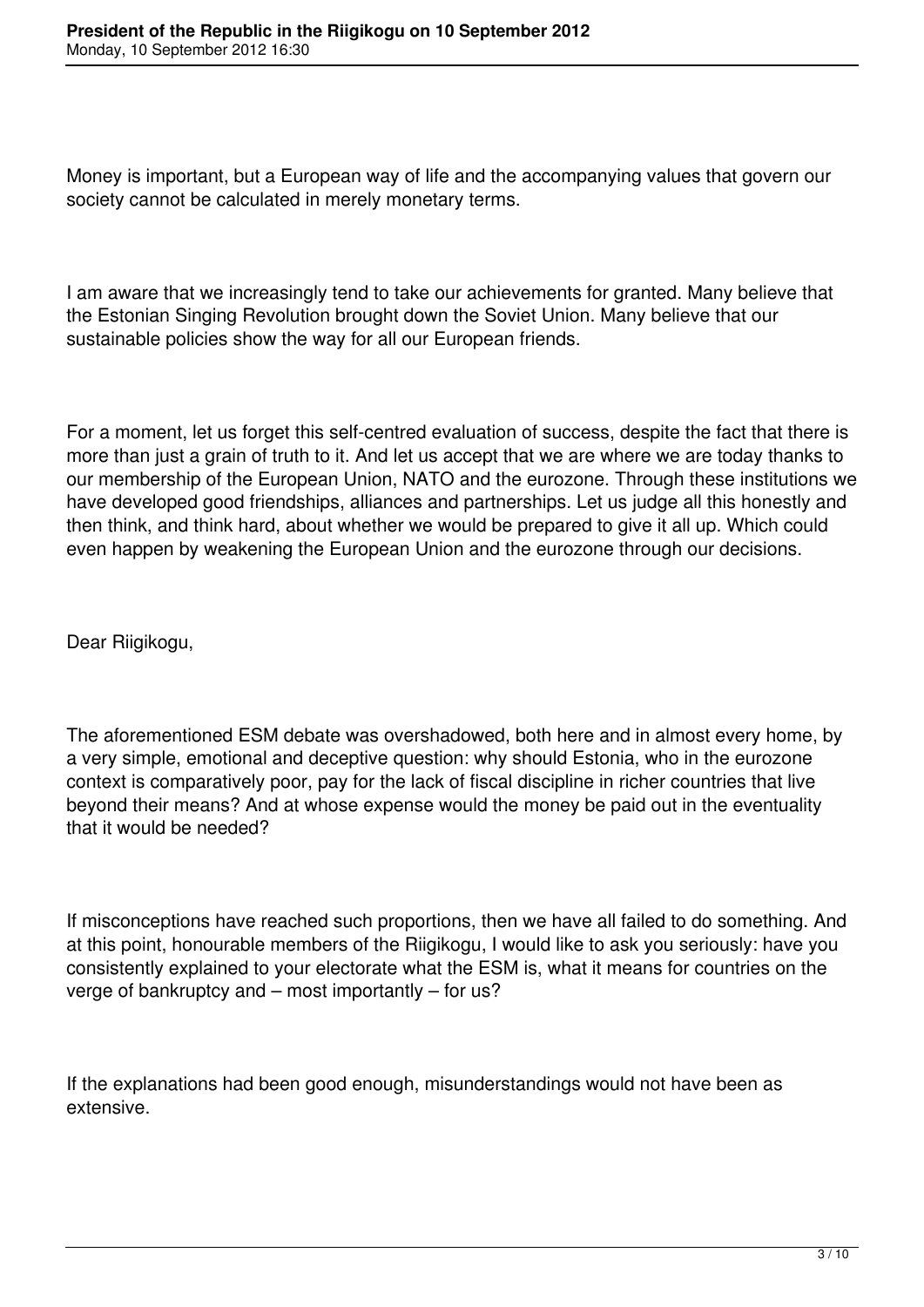In the end, we must ask ourselves: does Estonia benefit from belonging to the euro area or not, and whether a strong and united European Union is in the national interests of Estonia.

My answers to these questions are clear and unambiguous: yes, Estonia benefits from a strong and effective European Union. Yes, being a member of the eurozone – and logically, the continuing existence of the euro area – is in Estonia's interest?

Even if the goal were only to restore the confidence of foreign investors and to get rid of the threat of devaluation which would have resulted in a considerable number of people losing their homes. We cannot sell our goods and services if our partners are bankrupt. If we cannot sell, there's no point in producing, and if there's no reason to produce, then there are no jobs. If there are no jobs, there's no wellbeing, and even redistribution wouldn't help because the state's budget will have been reduced to the point of nothing.

People ask rational questions: could Estonia have acted any differently? More prudently? Could we have looked to the future more wisely? Is there an alternative?

The Estonian people set an example by being educated and wise; the Estonian people deserve an honest explanation, for we are all really worried.

Unfortunately, eurosceptics and those against the ESM have failed to formulate a single rational alternative for Estonia.

When we look at the Estonian recovery from the global financial and economic crisis that began in 2008, it is impossible to overlook the facts that contributed to the recovery.

I first of all mean money, something very practical: the fact that Estonia got to use the European Union's budgetary resources, and also used this money well, saved our country and economy from the worst.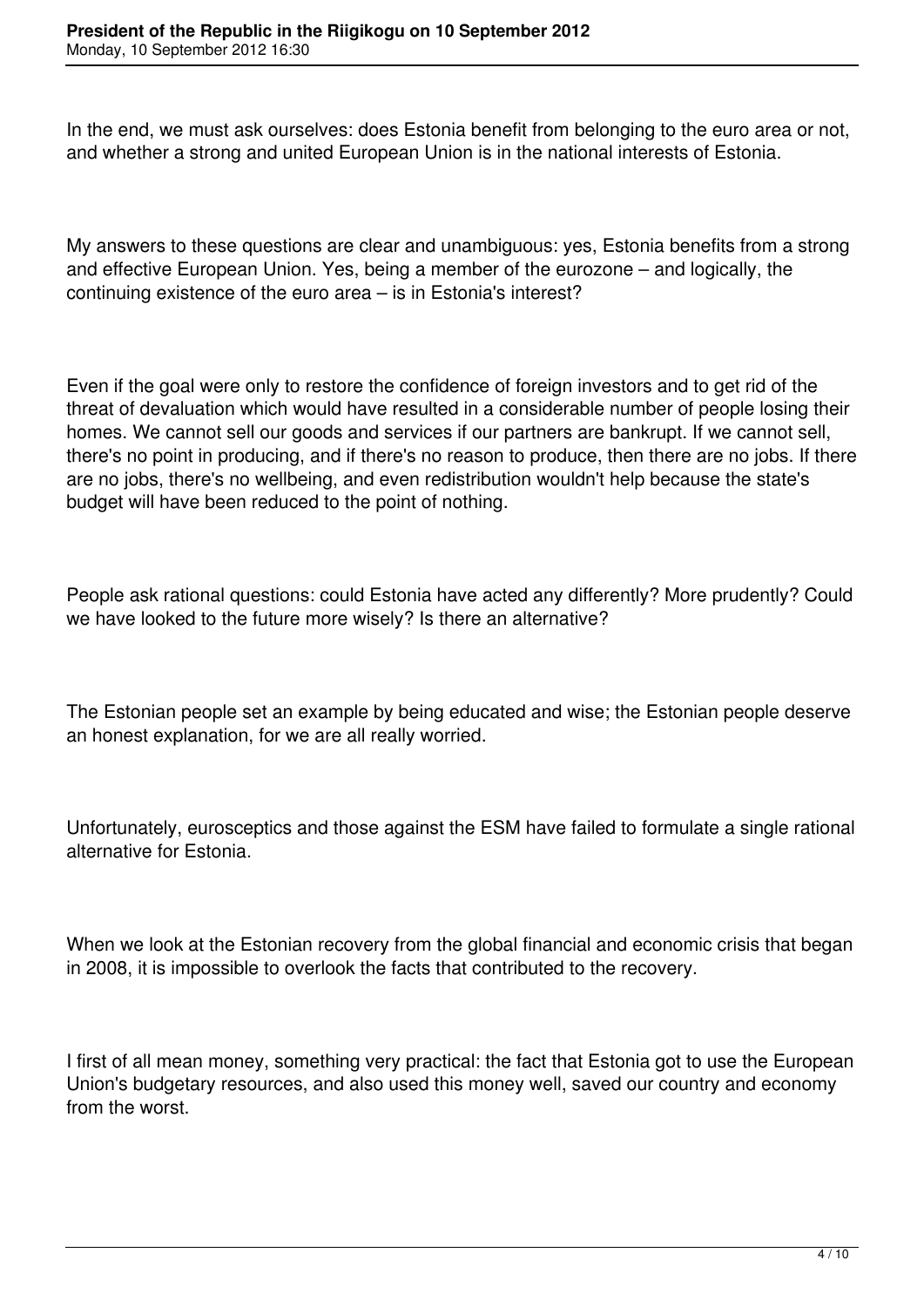Secondly, our geographical location and our trading partners. Estonia was helped by how quickly our entrepreneurs adapted to the changed circumstances, and by the fact that our goods are mostly bought in Finland, Sweden and Germany, in countries that were relatively lightly shaken by the financial turbulence and economic woes.

To speak about these matters, about the meaning of our belonging in Europe, is not only the President's duty, but the primary responsibility of each politician. We may be certain that the future of the European Union and the eurozone will be talked about very, very much in the coming years. Let us be active participants in these debates.

Ladies and gentlemen,

In relation to the financial crisis, it has often been said that it was primarily a crisis of values and trust. Money, and the banking sector more generally, are based on trust. If too big risks are taken with only short-term profit in sight, trust evaporates and the system collapses.

Trust in banks is lost. As is trust in those countries that live on loans.

Trust is lost in countries that promise, but fail to deliver. Trust is lost in those who have not been honest in their accounting.

Now we see the bitter fruits of dishonesty and living beyond one's means: business partners were lied to, as were banks who lent to governments that lacked honest monetary and economic policies. Those loans were not used for innovation, but for current expenditures.

The true productivity of those states' people, their incomes and their false wellbeing that was based on borrowed money were emphatically contradictory. We all know, as the old Estonian saying goes, that borrowed bread and a fire made of wood chips do not last long. This means we have no reason to be jealous of the states that are in trouble, or of their citizens.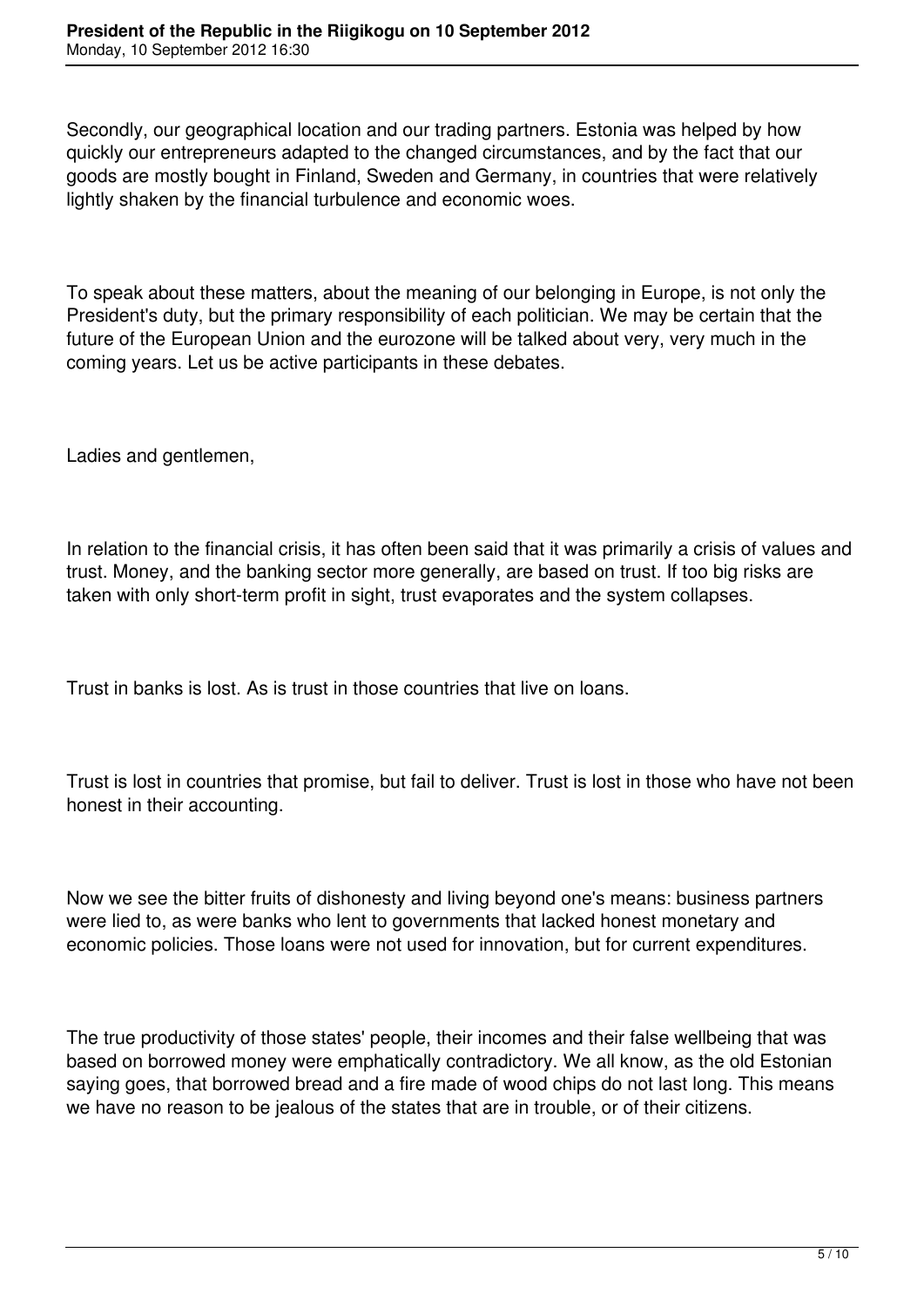A crisis of trust has broken out in their countries too. States and peoples are also based on trust. This especially applies to small nations and societies, Estonia among them.

Compared to those who share our fate, Estonia has done well during the decades since restoring our independence. Some interpret our success as based on the survival, during the years of occupation, of a generation that preserved the ideals of independence. Some refer to our national identity, or to a civil society that managed to outlive the Soviet system.

No less important is the Estonian peoples' faith in their own country, family and fellow citizens, as well as their will to contribute daily through honest work to the wellbeing of our people. We have had faith in our country and, despite the fact that today this may sound alien, we as a nation have trusted the people who we have elected to run our state.

We have had more trust in our political system than many other nations that shook off the shackles of Soviet occupation at the same time as we did. And if we look around in Europe, we see that here too our trust in our state is one of the highest. And this also goes for trust in the European Union and the eurozone.

This trust is our greatest asset, our capital. For we see what is going on in those countries where trust is low. We must preserve this trust, this capital, in spite of all difficulties and temptations.

Dear Riigikogu,

Responsibility to preserve this trust lies with each Estonian, each citizen, artist, businessman, or lorry driver on the Tallinn-Tartu highway. But most of all this responsibility lies with our politicians, at all levels of authority. The President is responsible, you, dear members of the Riigikogu and the Government, are responsible, each representative of local government is responsible, as is every elected official.

Any gambling with this trust weakens, undermines and damages Estonia, and in the end this can destroy our common state. The people certainly have not delegated their power to any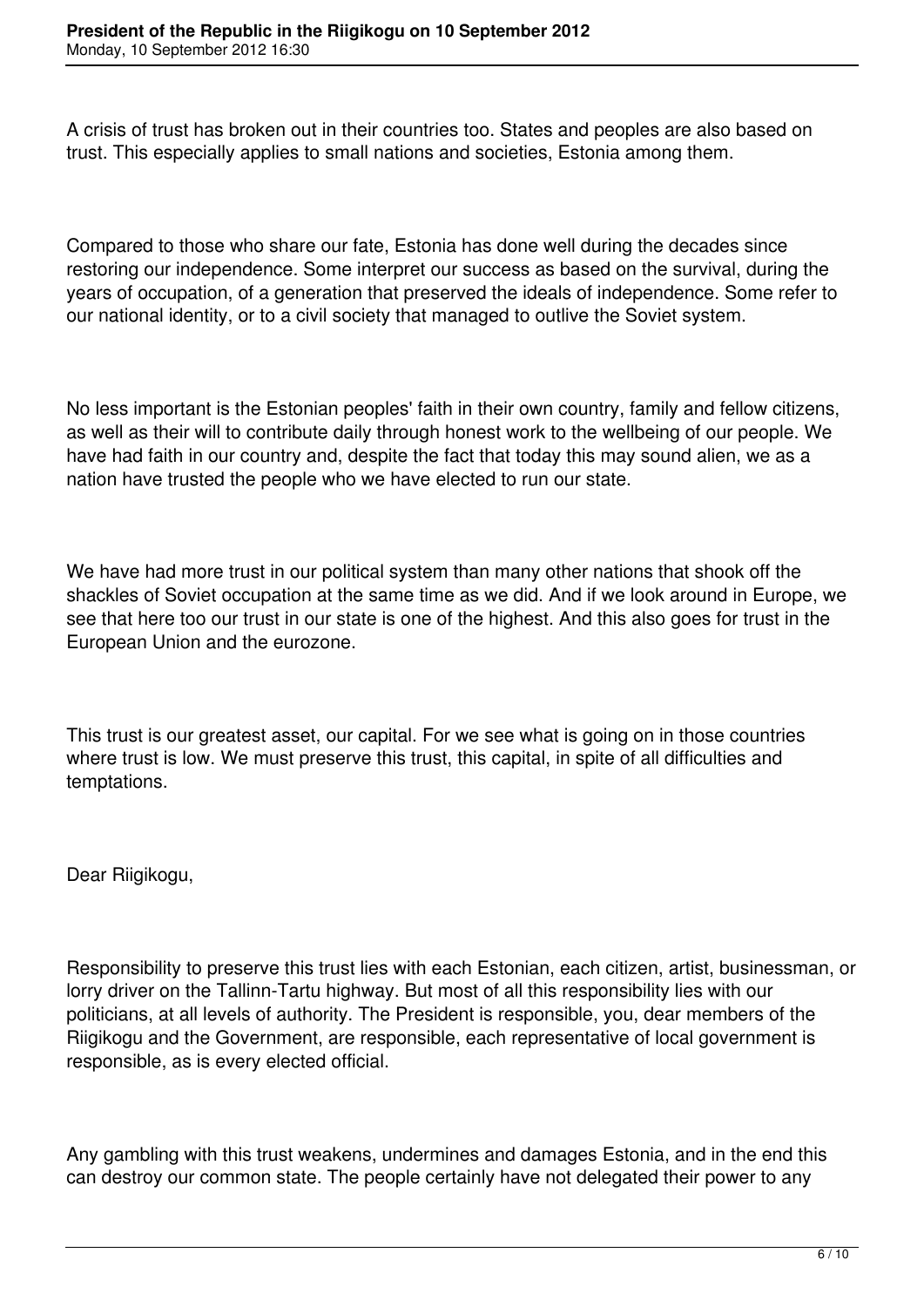elected official to do this.

And that is why I am worried when connections between money and politics are no longer impeccably clear and transparent. It worries me when the electorate and the people begin to suspect that political parties and their representatives in government offices follow their own set of rules, rules that only they know about and that only apply to them.

If people think that authority is some sort of closed caste, clan or cartel, it no longer is the Estonia of our dreams.

The places of authority cannot be closed in a free society. On the contrary, healthy competition, honest criticism, and clear responsibility must remain in place. The system whereby political parties are financed, the organisation of elections and the Parliament's working rules have started to limit competition; moreover, a sort of corrupt type of competition has emerged in elections. The Estonian people do not like this. And rightly so.

There's too much mistrust and disappointment, especially this year. Anger ensues. It is with concern that I follow the tone and emotion that dominates in the exchange of opinions between the Government and the media.

At times it seems that the aim is no longer to explain the choices that the development of our state is faced with, but instead to hurt each other. On purpose. And as much as possible.

I have recently read quite a lot on how in the United States of America, which is preparing for presidential elections, the escalation of reprimands, taunts and insults between the media and politicians, and between politicians themselves, has destroyed the possibility of compromise, essential compromise, that the country and people desperately need to get out of their difficulties.

Sentences are torn from their context, mud is slung and talking to each other becomes impossible. No-one listens to substantial arguments; debates have turned into political point scoring competitions.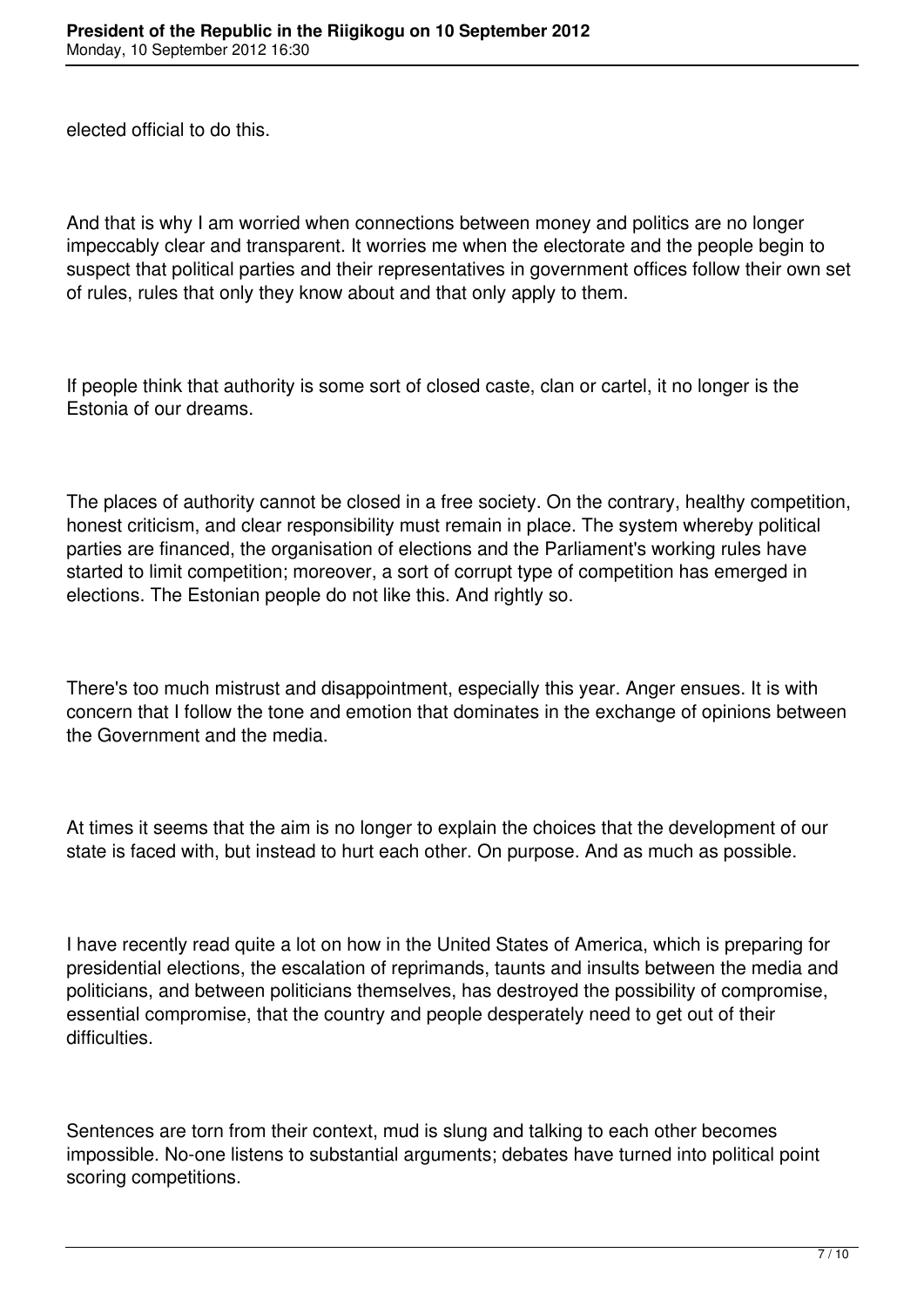Dear Riigikogu, dear Estonian people, are we not headed in the wrong direction?

At one point this becomes a spiral of decline. And with it comes contempt for our political system, democracy, and the Estonian state. The result is what we have read in history books and what we see happening in many countries that – not coincidentally – sink ever deeper into the mire of economic crisis.

For if the state is no longer considered to be one's own, to be trustworthy, its citizens lose the will to have anything to do with it, to interact honestly with it. He who most cunningly tricks this state, and the politicians and officials who represent it, becomes the hero.

Dear friends,

Just as Estonia is ours, so Europe, with all its troubles, is ours, and that is how we must regard the matter. With care and responsibility, as is proper in free people. By taking responsibility for our words and actions, we keep the freedoms and democratic advantages of our state.

Among them, we maintain our freedom to criticise politicians, who have sometimes failed to choose their language wisely, as well as the state authorities without having to fear punishment for doing so.

But let us reserve this criticism for when politicians and the state authorities really have given us occasion to do so. For instance when our elected representatives – at whatever level of authority – treat citizens with disrespect, fail to listen to either their justified or unjustified complaints, or refrain from explaining their decisions.

In such a case detachment from the state and dissatisfaction with authority become inevitable.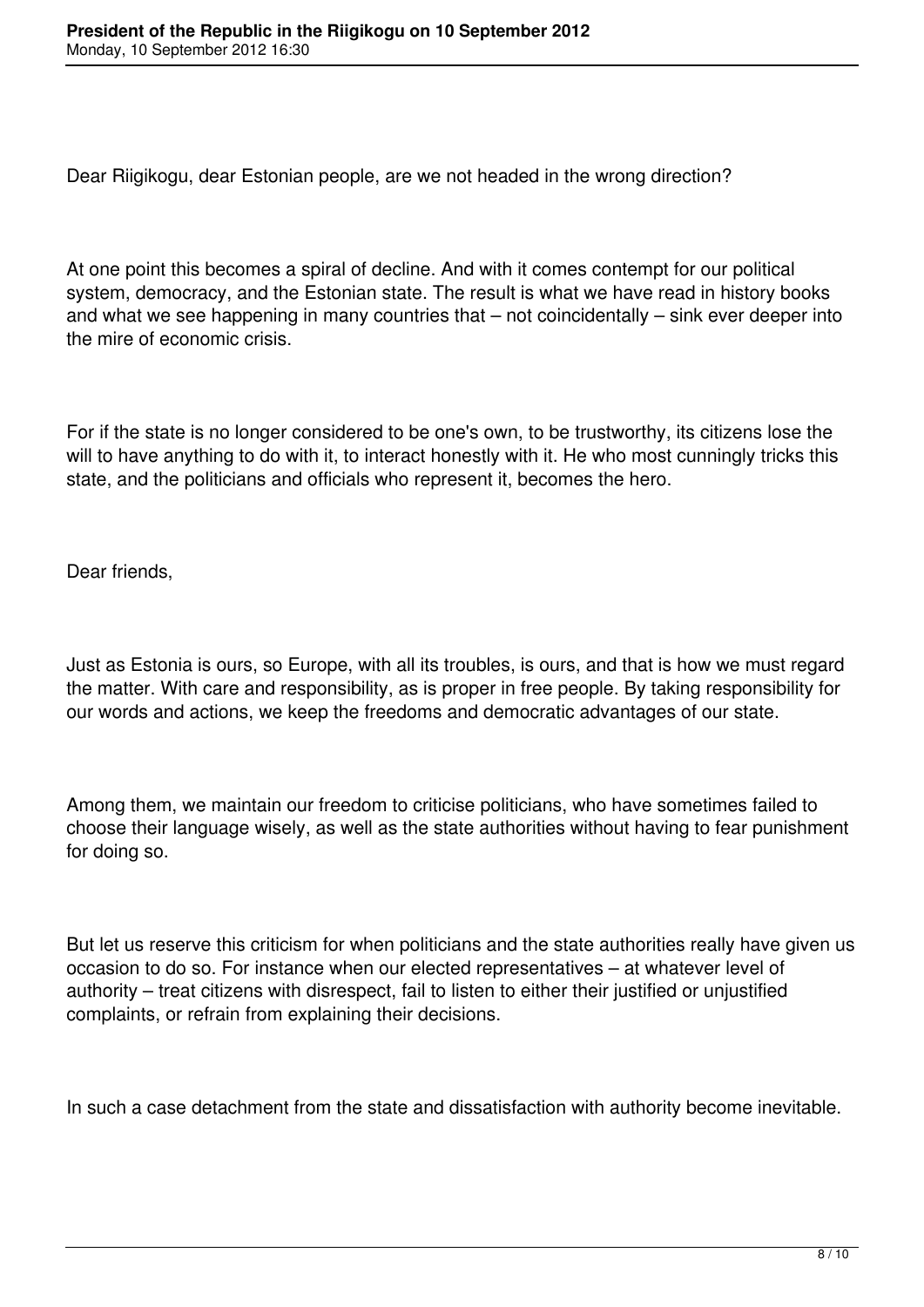If politicians complain that they are being picked on, then often one can say, yes, it's true. But it is usually the outcome of prior attitudes, a cumulative distaste that in the end results in overreaction. It can be inappropriate in singular cases, yet when taking the prior and broader context into account, it is unfortunately only to be expected.

Dear fellow Estonians,

In a democratic state, if the state fails to take its citizens into consideration, the blame always lies with both sides. If the free citizenry and the voluntary sector do not act – and instead excuse themselves and shirk responsibility while saying "I don't do politics," or "if a change for the better in my surroundings means that I too change, into a politician!, then may God protect me from that" – then in such cases the actions of those making decisions for us remain infallible.

As citizens and free people we have the right to be disappointed and critical.

But we do not turn our backs on Estonia, on our country. And here we, only we, decide what kind of political culture and atmosphere we want.

A Byzantine atmosphere of fear in which citizens are considered state property and slaves?

Or cunning attempts to twist laws to conform to politicians' whims which then become an example for the whole of society?

Or do we, as it seems to me, want and demand  $-$  and I really do mean demand and work for  $-$  a truly Nordic honesty and transparency, in which the state is our common property.

And here comes my response to the day's pressing question on whether a certain minister should resign.